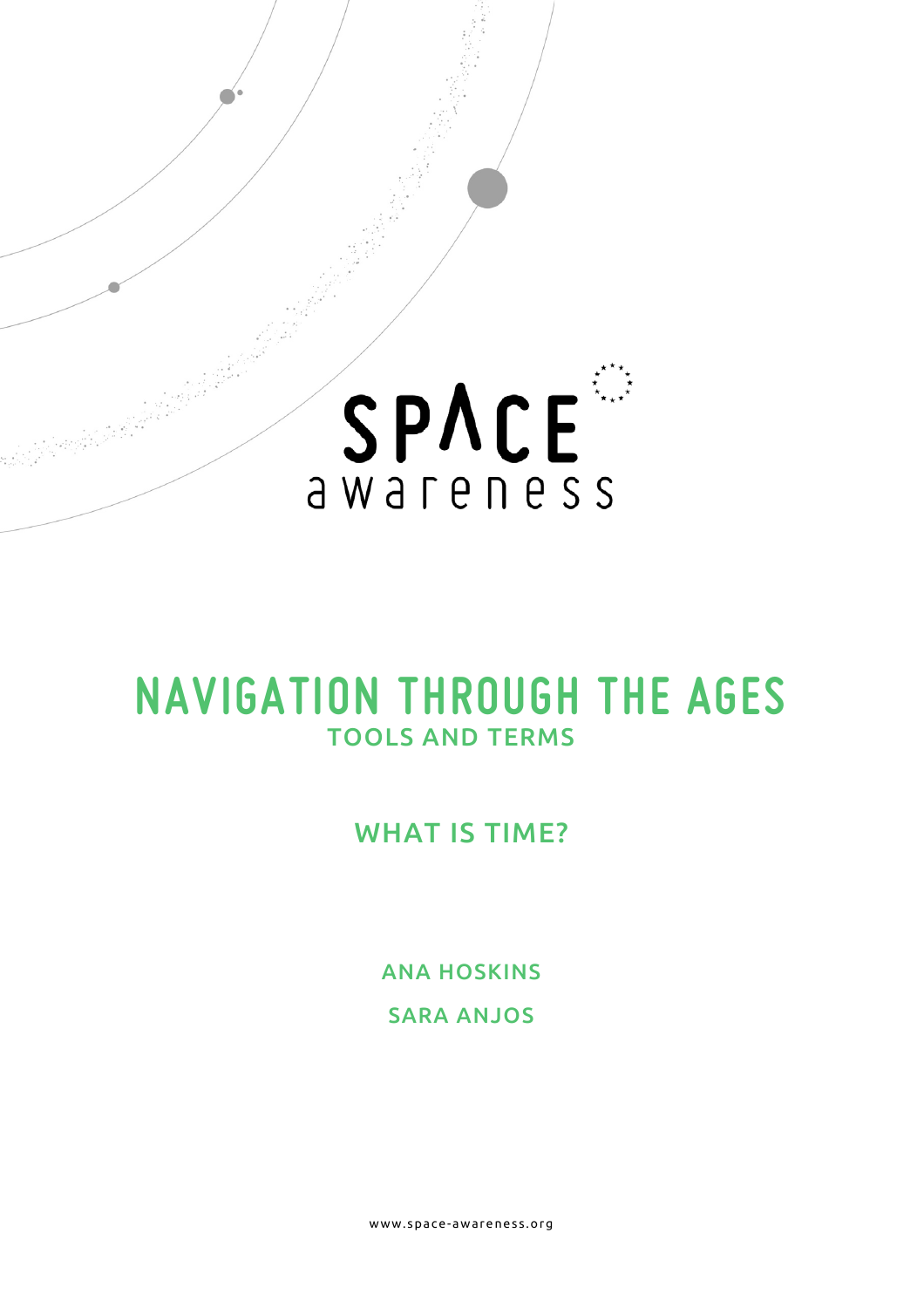

## Information about the course

**Curriculum topic:** time, coordinate systems, cardinal points

**Category**: Navigation through the ages

**Keywords:** time, navigation, satellite, GNSS, EGNOS, Galileo **Education level**: Primary **Language:** English **Age range:** 8–12 years **Didactical hours**: 2 didactical hours

## **BRIEF DESCRIPTION**

After watching introductory videos, the students perform an activity that helps them identify concepts, tools, and terms that are essential for the determination of time. They learn about the basics of how satellite navigation works and about GNSSs, that is, global navigation satellite systems, and their uses and purposes, focussing on Galileo.

## **EDUCATIONAL OBJECTIVES**

- To use space and the Universe to broaden children's minds, develop a sense of European and global citizenship, and foster tolerance for diverse cultures
- To attract the interest of students, mainly European, for space exploration, science, and technology
- To trace the history of navigation, from ancient Greek and the fifteenth century European explorers and their missions of global discovery to Europe's Galileo programme and the current needs of citizens (mobile devices, increased mobility, safety and security, etc.).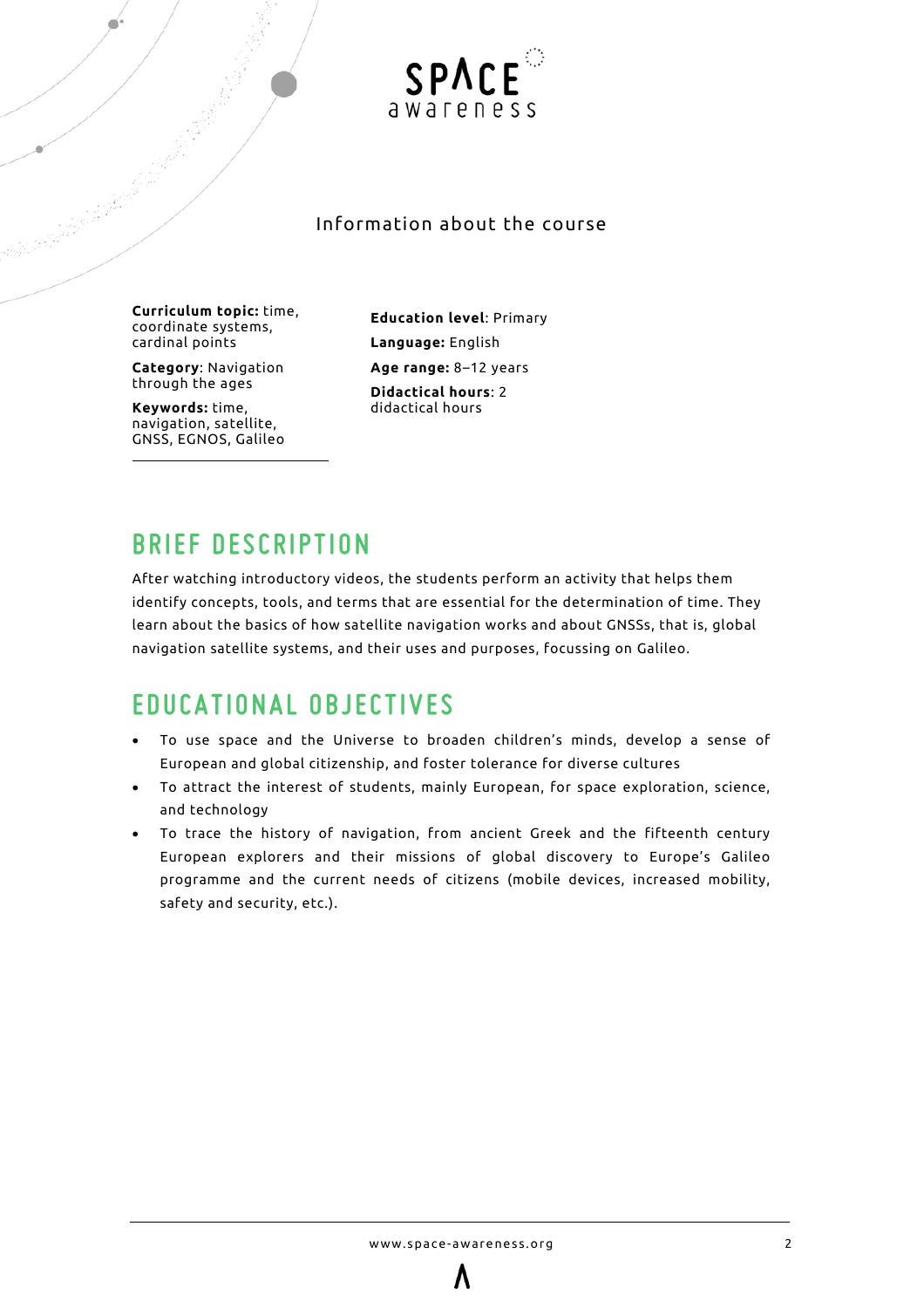

|  | $\mathcal{L} = \mathcal{L} \times \mathcal{L}$            |                                                  |                                          |                                                          |
|--|-----------------------------------------------------------|--------------------------------------------------|------------------------------------------|----------------------------------------------------------|
|  | <b>Cognitive Objectives:</b><br><b>Types of Knowledge</b> | <b>Cognitive Objectives:</b><br><b>Processes</b> | <b>Affective Objectives</b>              | Psychomotor<br><b>Objectives</b>                         |
|  | <b>Eactual</b>                                            | To remember                                      | To pay attention                         | To imitate and try                                       |
|  | Conceptual                                                | To understand                                    | To respond and<br><b>participate</b>     | To perform<br>confidently following<br>instructions      |
|  | Procedural                                                | To apply                                         | To recognise values                      | To perform<br>independently, skilfully,<br>and precisely |
|  | Meta-cognitive                                            | To think critically and<br>creatively            | To form and follow a<br>system of values | To adapt and perform<br>creatively                       |

Please briefly explain how each educational objective is achieved by the activity.

## **STEPS**

<span id="page-2-0"></span>

Λ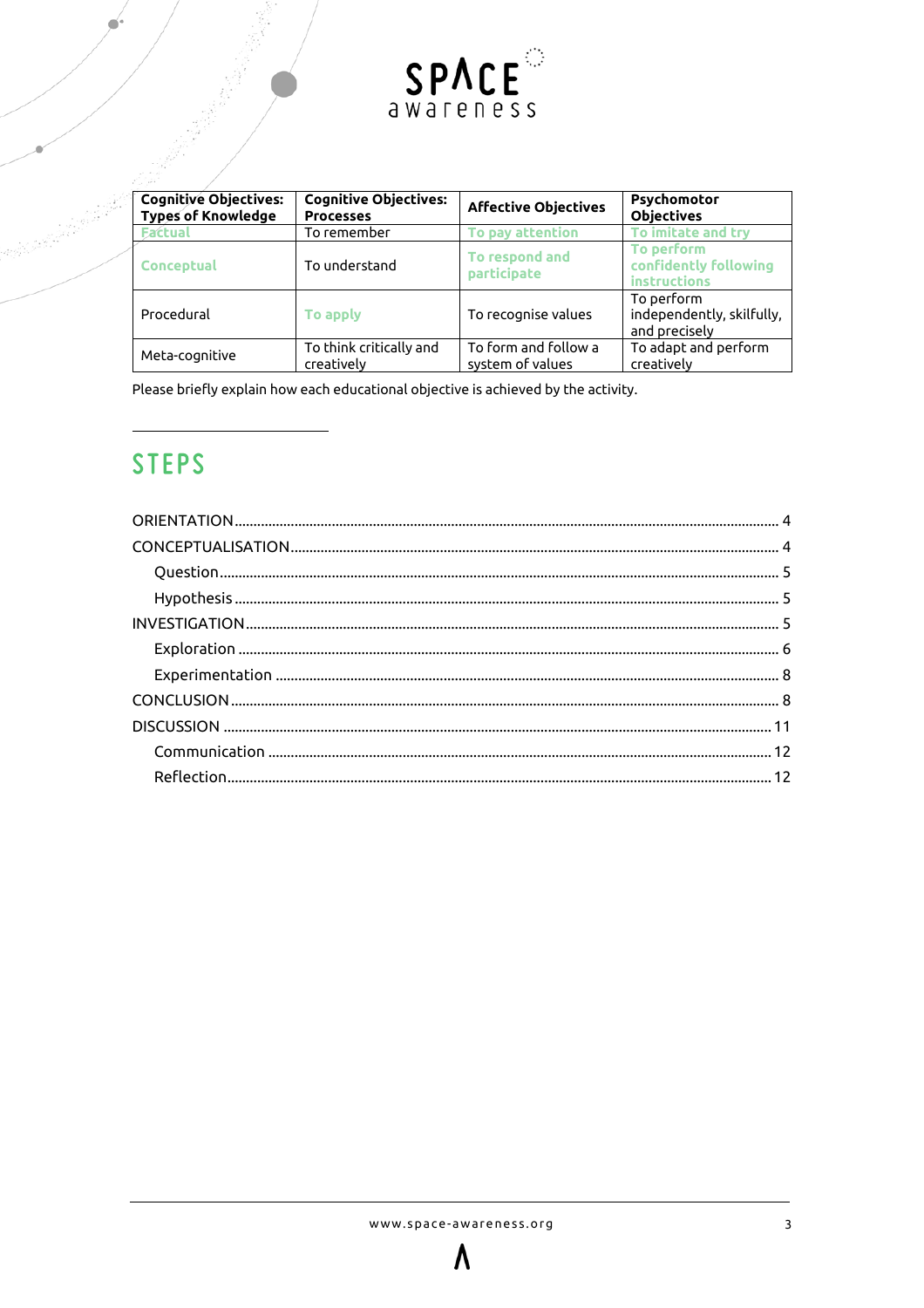

## **ORIENTATION**

Start the activity by showing a video and then discussing the theme of the video.

### **See the following video:**

Video: LBS – Faster fix, improved location.

[https://www.youtube.com/watch?v=8\\_5T1FwQPZc&list=PLoW55g8cihhLcnWXFbi75Qezlwc61](https://www.youtube.com/watch?v=8_5T1FwQPZc&list=PLoW55g8cihhLcnWXFbi75Qezlwc61ExX6&index=1) [ExX6&index=1](https://www.youtube.com/watch?v=8_5T1FwQPZc&list=PLoW55g8cihhLcnWXFbi75Qezlwc61ExX6&index=1)

#### "What is the video about?"

Ask your students what the video is about.

They should come up with ideas about how time is important in everyone's life.

"How important is to know the time?

How can we measure time?

Can you tell what time it is without agreeing on some things beforehand?"

Start a discussion that will lead the classroom to these two important questions:

"What is time?

How can we tell the time if we don't have a watch?"

Now that the students have an initial idea of what this activity is about, you can present the goal of the activity.

## **EXTRA GUIDELINES**

#### <span id="page-3-0"></span>**Tips for a diverse classroom**

- Invite all students to contribute to the discussion.
- Invite all of them to participate in the game. You may encourage several games.

#### **Main skills involved**

- Active listening Paying complete attention to the teacher while the game is presented.
- Active learning
- Time management
- Social perceptiveness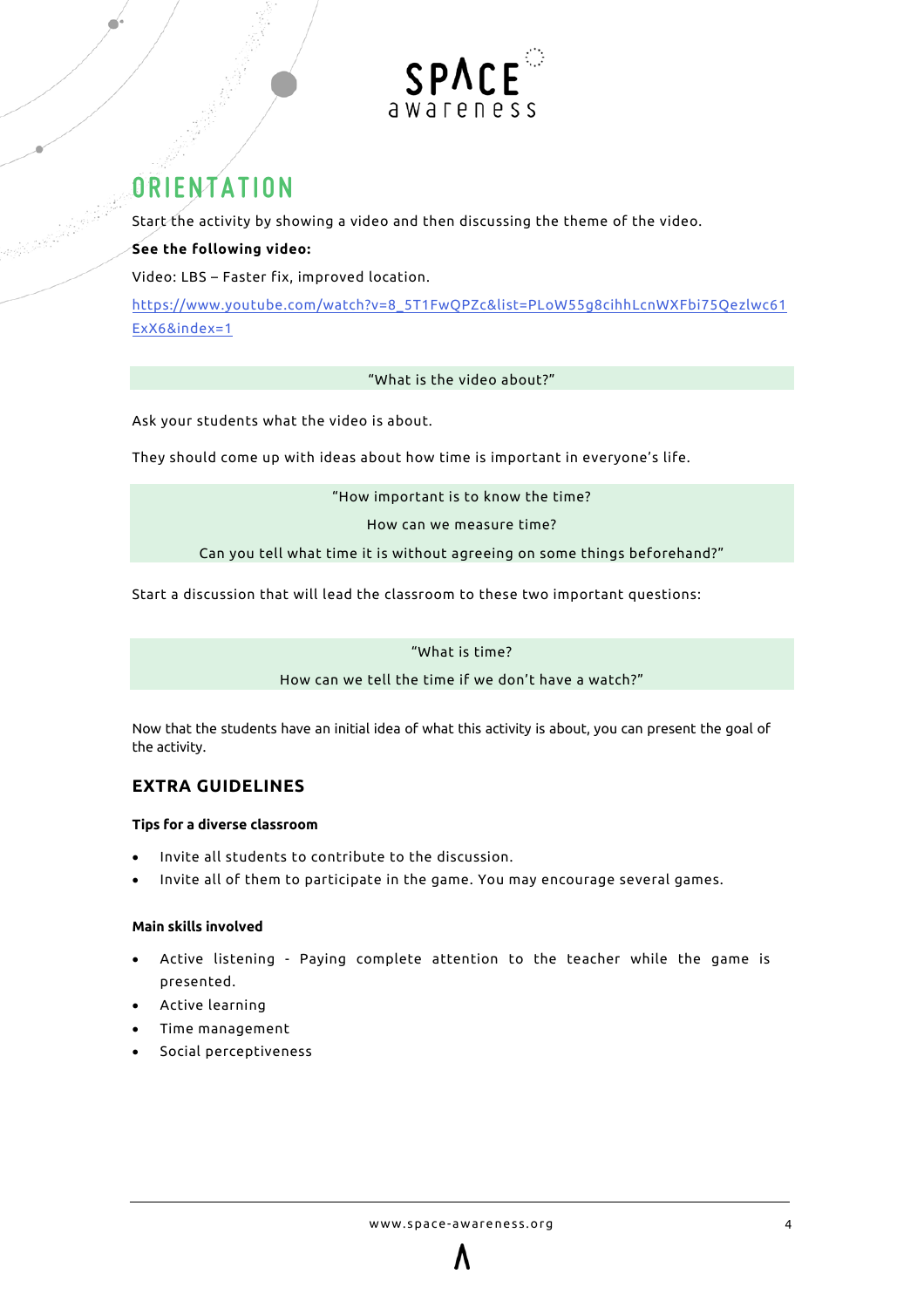

## **CONCEPTUALISATION**

### <span id="page-4-0"></span>**Questions**

Students can decide to find the answers for these two questions. At this point, students will discuss both questions on the basis of the knowledge they've acquired from watching the video and their previous knowledge about the subject.

To help them with this task, you can ask them how the subject (time) is related to GNSS and GALILEO.

"What is time?

How can we tell the time if we don't have a watch?"

## <span id="page-4-1"></span>**Hypothesis**

Ask students to pose hypotheses for the questions they have framed. You may write their hypotheses in Padlet or share them on Wiggio.

Encourage your students to speak their mind even if they are hesitant. Explain to them that everyone make mistakes.

"Do you have any answers to the questions you framed?

#### Let's share ideas.

A scientific question or problem can be solved by trying to make rational guesses about the answer. These are known as hypotheses. The hypotheses should be tested through experimentation. If a hypothesis is wrong, then we should try another 'guess' after the experiment or some research. Now let's see if there is any hypothesis to test."

### <span id="page-4-2"></span>**EXTRA GUIDELINES**

#### **Tips for a diverse classroom**

- Make sure that there are no gender monopolies. Make sure that all students are given time and space to design their hypotheses.
- Treat all questions and hypotheses seriously.
- Encourage everyone to expresses views and concerns.
- If you have students with special needs, try to adapt the activity such that everyone can be included.

#### **Suggested ICT tools**

At this part of the activity, you can use the Padlet [\(http://padlet.com/\)](http://padlet.com/) tool as an online blackboard to write down the students' research questions. You can use a projector and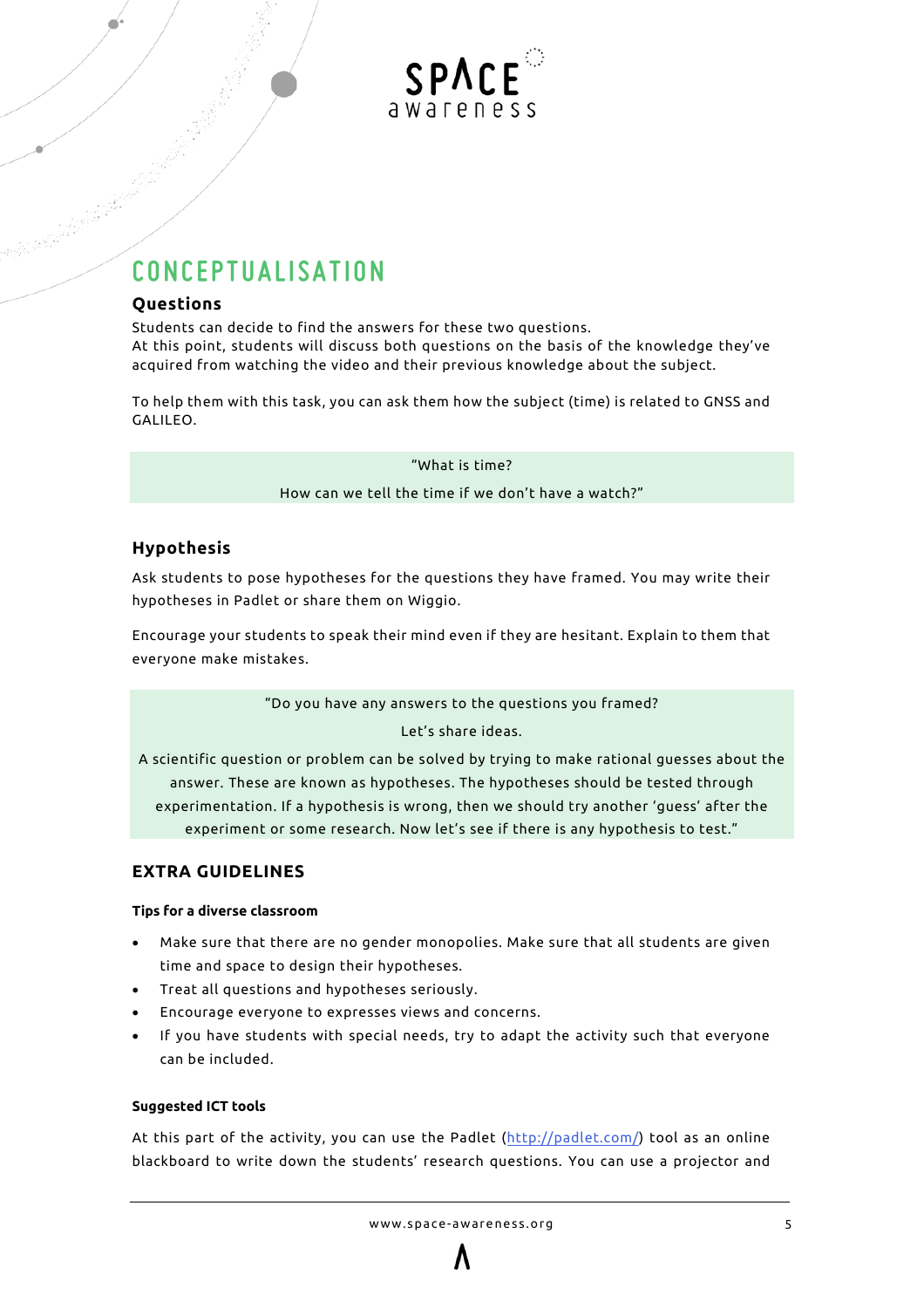

type the questions the students mention. You can also use the Wiggio [\(http://wiggio.com/\)](http://wiggio.com/) tool to encourage students to talk between groups.

#### **Main skills involved**

- Critical thinking Using logic and reasoning to identify the key points of the game and research activity.
- Use of science Referring to previous knowledge and scientific rules related to the activity.

## **INVESTIGATION**

#### <span id="page-5-0"></span>**Exploration**

At this point of the activity, students will design their research. You can suggest that they do the following activity.

#### **Organise the children into pairs.**

#### **Game**

Phase 1: Explain that they are going to see how long 1 minute takes. Give student A a stopwatch. Student A gives a signal when he/she starts the stopwatch. When student B thinks that 1 minute has passed, he/she gives a signal and student A stops the stopwatch. How much time does the stopwatch show?

Phase 2: Explain that they are going to repeat the experiment.

Now they have to think of a way to help them make a more accurate estimate of when 1 minute has passed. They could count or draw lines. Encourage the students to try out their suggestions. Then discuss how successful the experiment was. Were they able to make a better estimate the second time? What did they use to help them?

Ask why they think it is important to know how much time has passed. And why is it important to make agreements about time? Come to the conclusion that it is important that everyone uses the same definition when they refer to time. Thus, we can be sure to arrive on time for an appointment, for example.

"In order to answer our questions and test our hypotheses, we will need to plan some research. We will form groups to design our research and to do an activity.

TASK 1

Let's find out how long 1 minute takes!

In this activity, we will play a simple game to learn more about the determination of time.

#### TASK 2

#### Let's make an hourglass and a sundial!"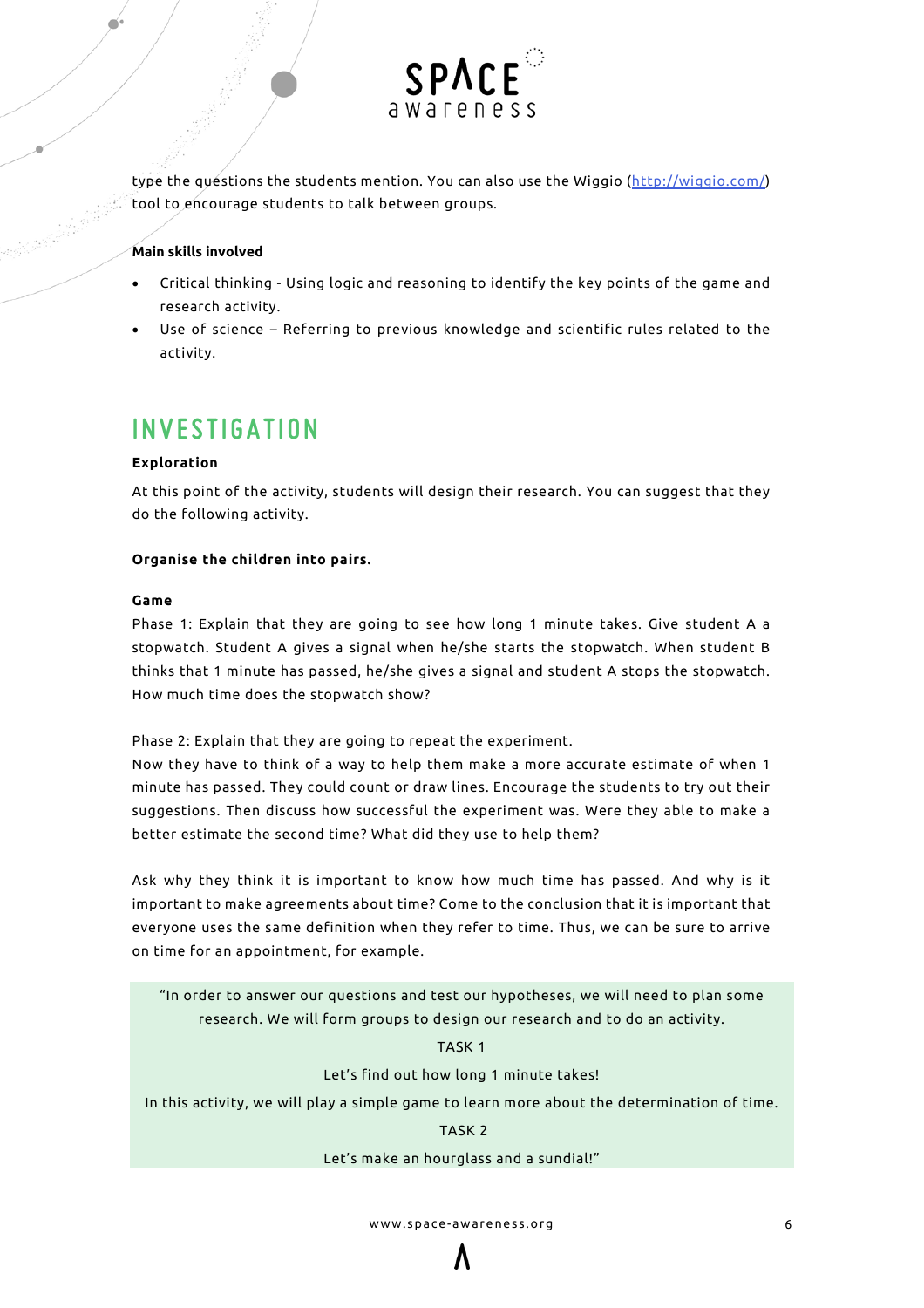

#### **Ask the question "What ways of measuring time do you know about?"**

Tell them to imagine that the next lesson will be in 5 minutes.

How would they know when the lesson will start if they don't have a watch?

If necessary, add the following to their ideas: looking at the position of the sun or using an hourglass (egg timer).

At this time, you can divide the class into two big groups: the first will make an hourglass and the second will make a sundial. The students in each group will be organised in pairs.

#### **Group 1 will make an hourglass.**

Ask the students to watch the next video: <https://www.youtube.com/watch?v=0T2uYgreTR0>

Then let them look at the material you have placed in advance on the working table.

They can now discuss how they are going to make their own hourglass. They will decide on the design and materials they will use. They will also draw a picture of their ideal hourglass.

#### **Group 2 will make a sundial.**

Ask the students to watch the next video: <https://www.youtube.com/watch?v=CQViTzK0AsA>

Then let them look at the material you have placed in advance on the working table.

They can now discuss how they are going to make their own sundial. They will decide on the design and materials they will use. They will also draw a picture of their ideal sundial.

Both groups must be explained that they need to make an hourglass/sundial in order to track the time in minutes. If they are unsure of how to proceed, you can help them by asking questions like 'Do you think you can count 5 minutes with your hourglass/sundial?'; 'What do you have to change?'

#### TASK 3A

How accurate is your hourglass?

Let's try it!

#### Choose a specific quantity of sand/water and a specific size for the hole.

The students test their hourglasses to see if they work properly.

Take the students to the playground and encourage them to use their own hourglass to measure how long it takes them to run a certain distance. Mark a start and finish line. One student from each pair gets ready to run. The other student waits for the starting signal, and then turns over the hourglass. How long did it take for the runner to cross the finish line? Could they measure it with their hourglass? Was there enough sand to measure the time? Ask the students to swap places and repeat the task.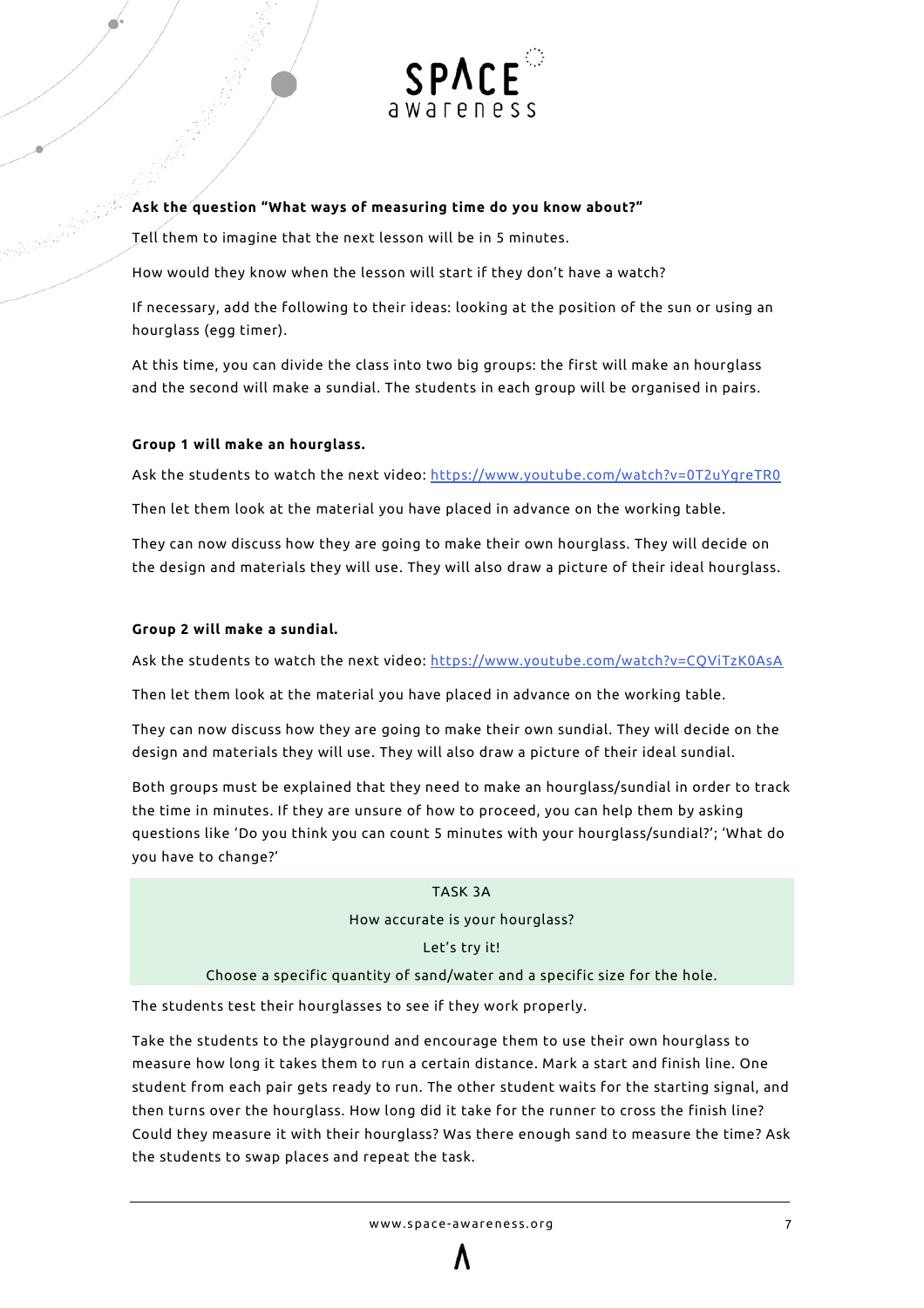

Each hourglass will take a different length of time to empty. Explain that this has to do with the size of the hole they made and the amount of sand they used.

#### **Discuss this task**

Come to the conclusion that it is difficult to measure the exact time with an hourglass. If the hourglass is only partially empty, you can only guess how much time has passed.

Students should realise that each hourglass can make different measurements.

Ensure that students understand that by changing the quantity of sand/water and/or changing the size of the hole they make, they will get different measurements for the same timeline.

Make them take the measurements by changing the variables (amount of sand/water and size of the hole) three or four times.

TASK 3B

How accurate is your sundial?

Let's try it!

<span id="page-7-0"></span>The students test their sundial to see if it works properly.

They can go outside or stay in the classroom. They just have to find a spot where there is sunlight.

Outside, they can use the sundial to measure how long it takes them to run a certain distance. For this, they will need to measure minutes using their sundial. Mark a start and finish line. One student from each pair gets ready to run. The other student gives the starting signal and keeps track of the time by looking at the sundial, until the first student finishes running.

How long did it take for the student to cross the finish line? Could they measure it with their sundial? Was it enough to have a sundial in minutes? Ask the children to swap places and repeat the task.

#### **Discuss this task.**

Come to the conclusion that it is difficult to measure the exact time with a sundial. Depending on your task, you will need to measure hours, minutes or even seconds. So you will need a more accurate sundial.

#### How this activity is related to the GNSSs?

How do you think that determining time is related to how GNSSs work? Visit the following site:<http://education.nationalgeographic.org/encyclopedia/gps/>

### **EXTRA GUIDELINES**

<span id="page-7-1"></span>**Tips for a diverse classroom**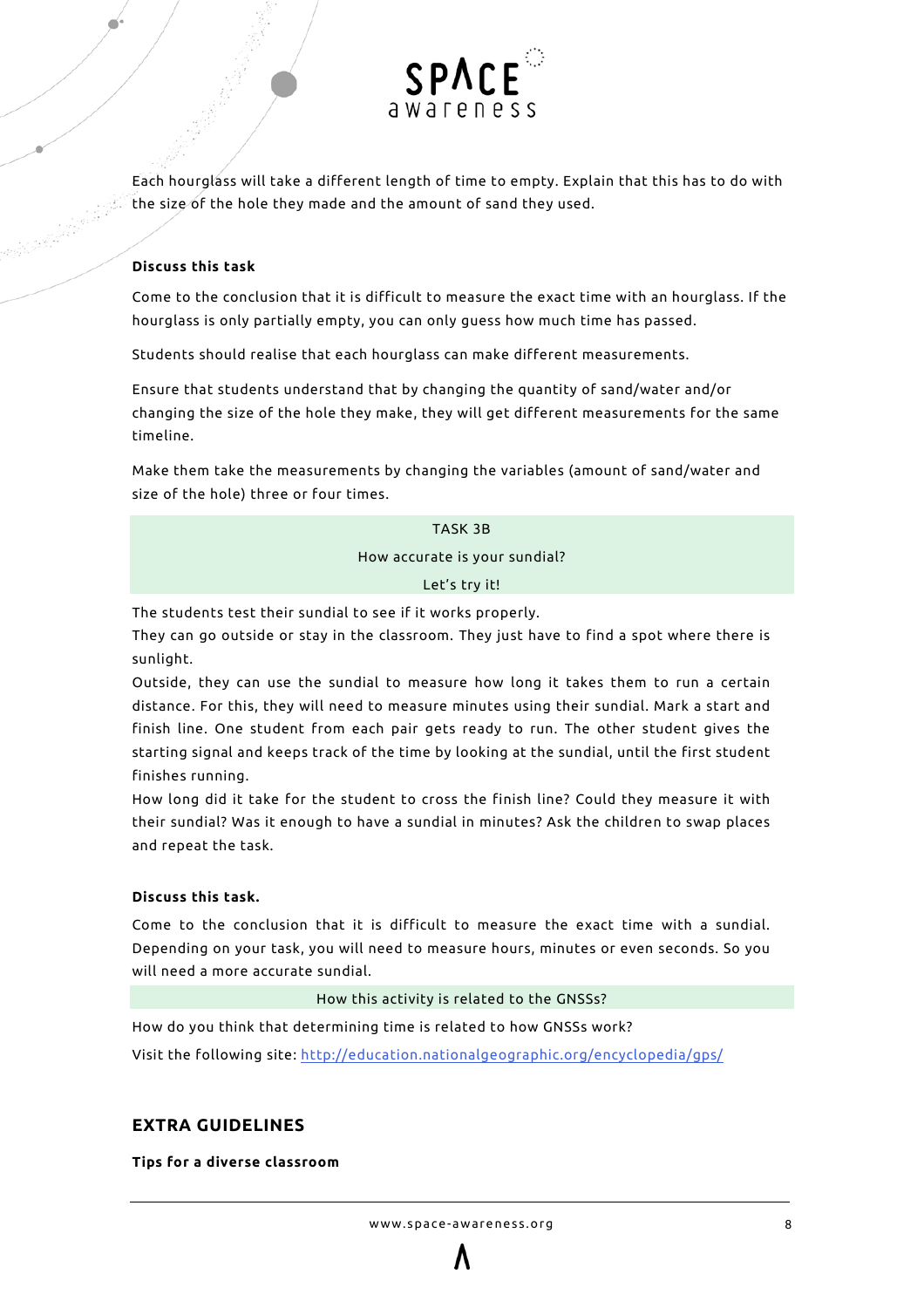

- Develop a positive atmosphere in the classroom that promotes excellence and cooperation.
- Encourage your students (as a group or individually) to consult you if they have problems during the activity.
- Encourage the formation of heterogeneous groups across certain characteristics such as gender, race, and level of achievement. You may choose to assign students randomly or ask them to form their own groups.
- Pay attention to the length of time students remain in a group.
- Make sure that boys and girls are equally engaged with the theme. You may encourage this by using examples from daily life that are common for both genders.
- Be sure to repeat the instructions if you think someone still has doubts. Be very clear in your instructions, so everyone knows what to do next and feels part of the task.

#### **Related careers**

Each stage of development of GNSSs involves several scientists, engineers, and technicians. You can ask your pupils what they think about this, and they can watch some more of the LBS videos online.

#### **Main skills involved**

- Complex problem solving Understanding the research questions
- Critical thinking Using logic and reasoning to understand the investigation plan and its implementation. Proposing modifications if necessary and assessing the validity of data received and the final results of data interpretation.
- Judgment and decision making Considering possible pathways for recognising errors in the experimentation and data manipulation processes. Assessing teammates' proposals and opinions.
- Active listening Paying full attention to the opinions of teammates.
- Reading and comprehension Understanding instructions and the relevant theory.
- Monitoring Assessing self-performance and team performance and taking corrective actions if needed.
- Active learning Understanding the implementation process and its relation to the problem at hand. Relating information derived from experimentation and data interpretation to knowledge acquired previously and to the problem at hand.
- Time management Managing the experimentation duration and not letting the team spend more time than foreseen on the task at hand.
- Systems analysis Understanding the experimental set-up and how each variable affects the experiment. Manipulating and interpreting the data received.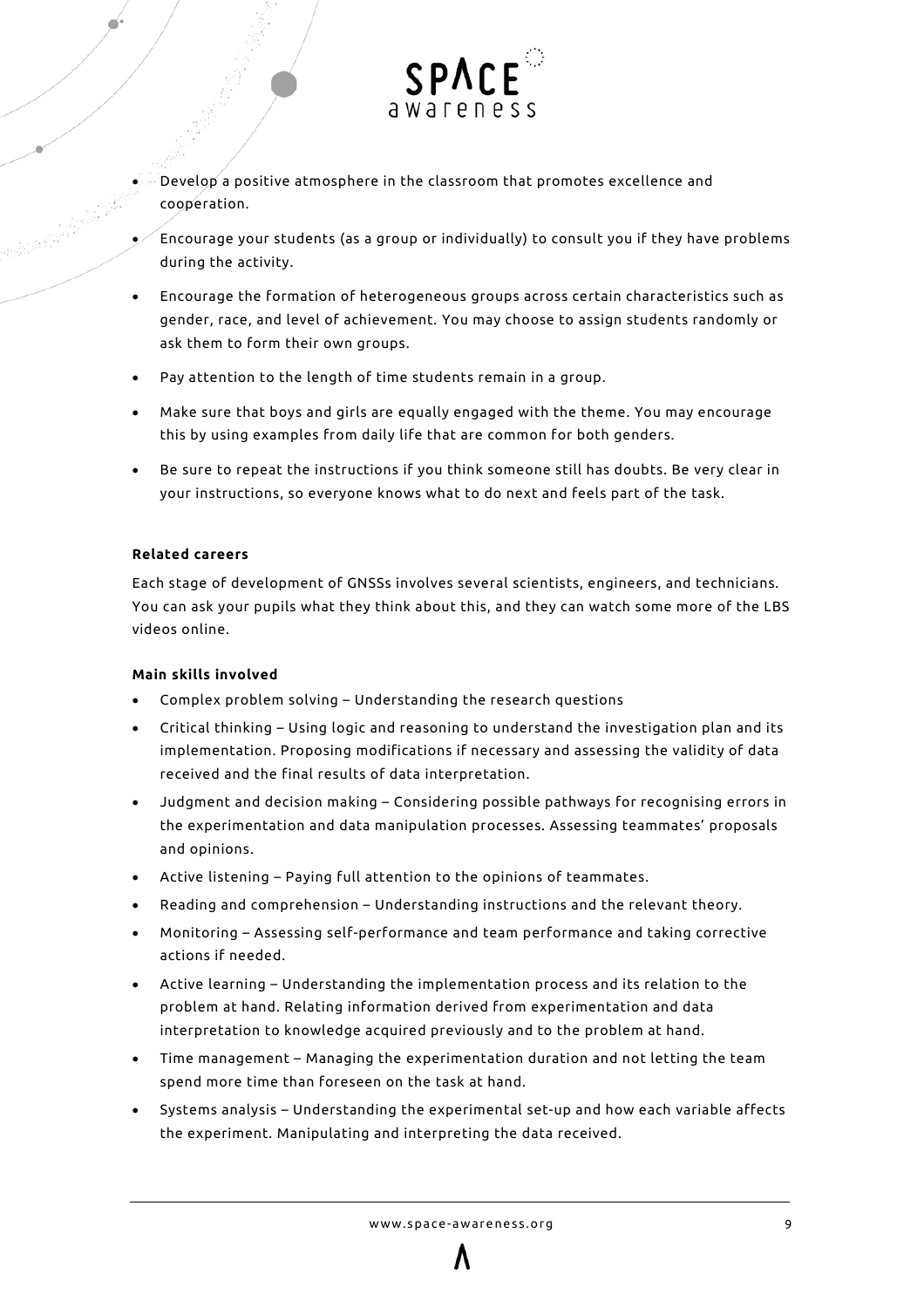

- Coordination Ensuring cooperation within teams and consequently, harmonious and balanced collaboration.
- Social perceptiveness Being aware of teammates' reactions and understanding why they react as they do.
- Use of science Using scientific rules and methods effectively to perform experiments and data interpretation.
- Systems evaluation Assessing the experimentation process and understanding whether the experiment has been carried out correctly or not. Being able to take the actions needed to improve or correct performance.
- Use of mathematics Using mathematics to manipulate data and produce final results.
- Quality control analysis Assessing the results derived as well as the quality of the gathered data. Being able to identify the source of error involved in the experimentation.

#### **Suggested ICT tools**

- Research tools (Wikipedia)
- Videos:
	- o <https://www.youtube.com/watch?v=-j-SWKtWEcU>
	- o <http://www.youtube.com/watch?v=widWLhllbzs>
- Web links on how GPS or GNSSs work
	- o US Coast Guard Navigation Centre [http://www.navcen.uscg.gov](http://www.navcen.uscg.gov/)
	- o EGNOS resources: <http://www.esa.int/navigation/egnos-pro>
	- o Galileo website (European Commission) <http://ec.europa.eu/galileo>
	- o European GNSS Agency, GSA [http://www.gsa.europa.eu](http://www.gsa.europa.eu/)
	- o Institute of Engineering, Surveying and Space Geodesy, University of Nottingham [www.nottingham.ac.uk/iessg](http://www.nottingham.ac.uk/iessg)
	- o Space Academy

[www.spacecentre.co.uk/education](http://www.spacecentre.co.uk/education)

- o National Corn Growers Association satellite science [www.ncga.com/education/unit5/u5l3.html](http://www.ncga.com/education/unit5/u5l3.html) [http://oceanservice.noaa.gov/education/lessons/meet\\_geodesy.html](http://oceanservice.noaa.gov/education/lessons/meet_geodesy.html)
- Wiggio, Padlet or Moodle to organise their research
- Dropbox or Google Docs (for storing their investigation sheets)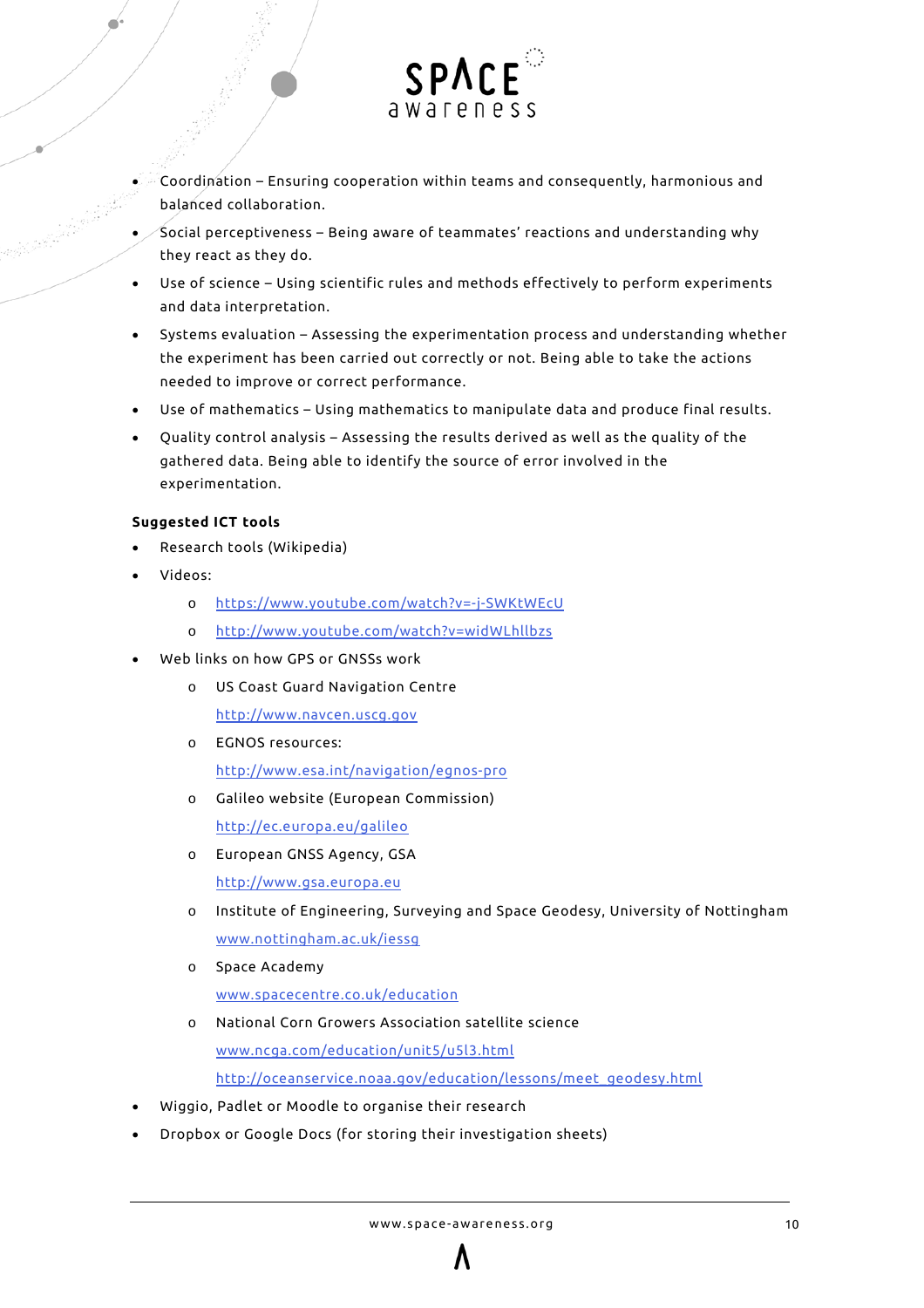

## **CONCLUSION**

#### "Prepare a report about the activity you performed."

Encourage students to share their conclusions via a report.

## **EXTRA GUIDELINES**

### <span id="page-10-0"></span>**Suggested ICT tools**

Tools that could be useful in the conclusion phase are as follows:

- Research tools (Wikipedia)
- Online collaboration documents for sharing inputs and ideas (Google Docs)
- Shared space (Dropbox)
- Virtual classroom walls (Padlet, Popplet, Moodle, Spiral) (for reflecting on the conceptualisation phase)
- Study cards (Studyblue) (for reflecting on the conceptualisation phase)

### **Tips for a diverse classroom and ensuring gender balance**

- Encourage students to include multiple perspectives and consider alternative explanations.
- Don't allow students to be interrupted or intimidated.
- Encourage hesitant students to speak their mind and show them you are especially interested in what they have to say.
- Give students time to draw their conclusions and be sure that you are paying attention to all of them equally.
- Refer to a silent student's work in an affirming way.
- Credit a quiet student by making her or him the expert for part of the task.
- Ask all students to take turns in coming up with conclusions.

#### **Main skills involved**

- Active listening
- Reading and comprehension
- Speaking
- Active learning
- Time management
- Writing
- Social perceptiveness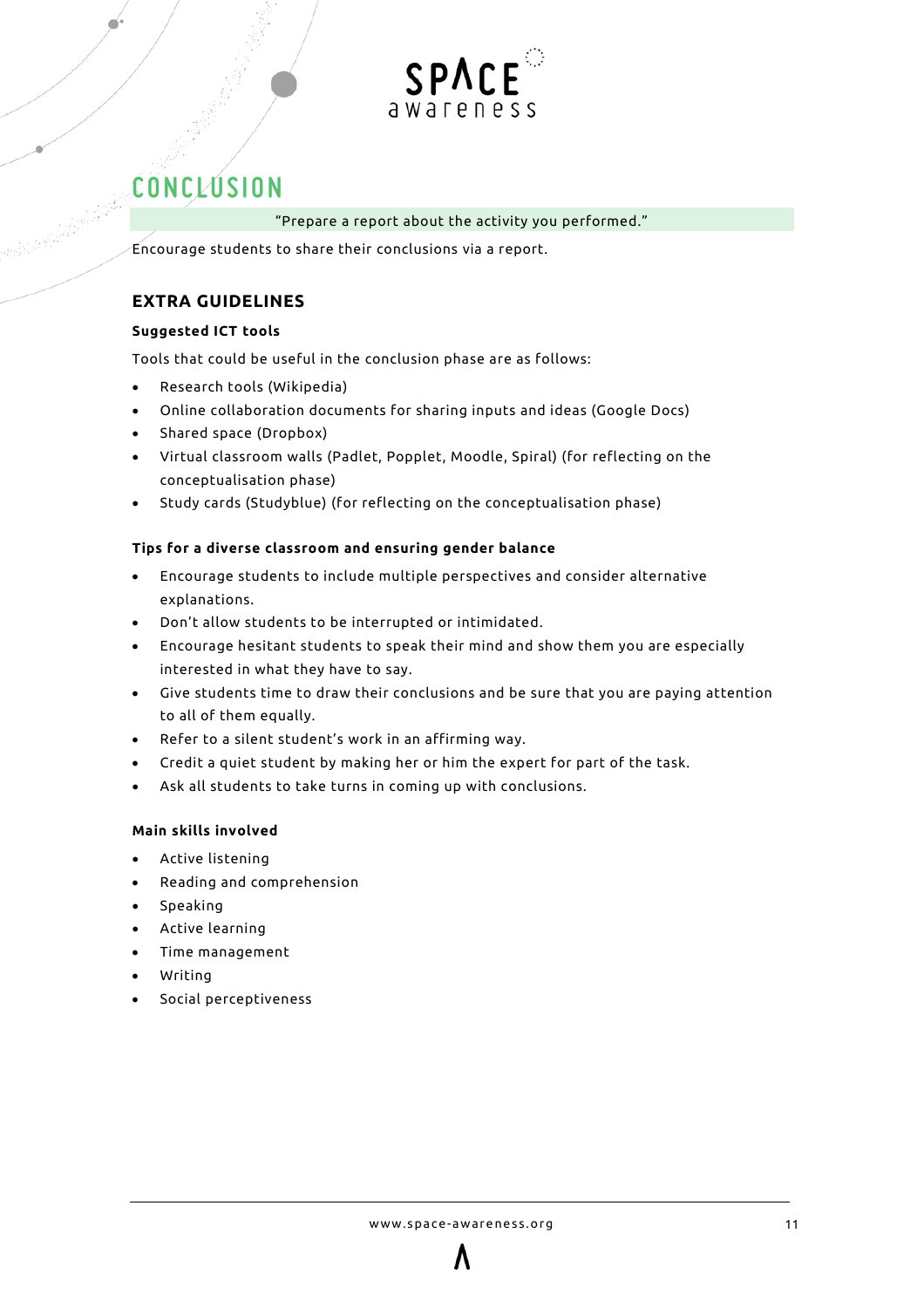

## **DISCUSSION**

## <span id="page-11-0"></span>**Communication**

"Use the data on the report to describe and explain the steps you have been through and the discoveries you made to other students and to people outside school (your friends or relatives, for instance)."

At this time, the entire class presents its findings and each group comments on the work of other groups.

## <span id="page-11-1"></span>**Reflection**

"See the following videos and think about the uses of satellite navigation in your daily life. The many uses of Galileo and EGNOS today and tomorrow

<http://www.gsc-europa.eu/the-many-uses-of-galileo-and-egnos-today-and-tomorrowm>

About GSA

The European GNSS Agency: Linking space to user needs

[http://www.gsa.europa.eu/gsa/about-gsa"](http://www.gsa.europa.eu/gsa/about-gsa)

Show the videos to your students:

- The many uses of Galileo and EGNOS today and tomorrow <http://www.gsc-europa.eu/the-many-uses-of-galileo-and-egnos-today-and-tomorrow>
- About GSA The European GNSS Agency: Linking space to user needs <http://www.gsa.europa.eu/gsa/about-gsa>

Encourage your students to reflect on the uses of satellite navigation.

Discuss with them what they have learnt and the importance of this investigation to know more about satellite navigation systems.

Help them identify how they can share their findings with others (share information on social media, write a blog, build an exhibit, organise an event for the entire community including relatives and friends, etc.).